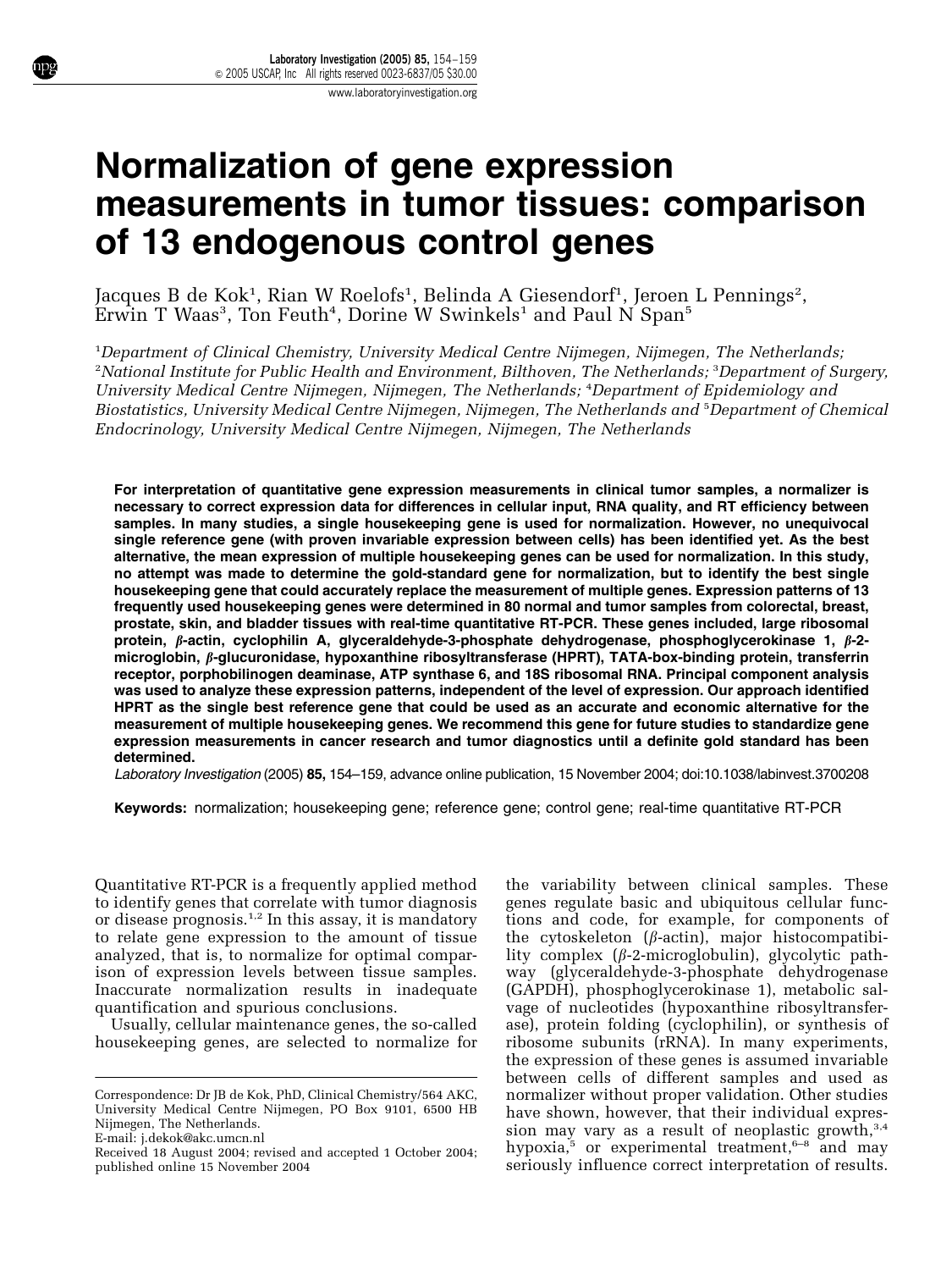The 'gold-standard' normalization gene is still the subject of debate. Currently, the best option is to measure the expression of multiple housekeeping genes and normalize using their mean expression.

In cancer research, only few studies attempted to investigate the variation in expression of housekeeping genes between tissue samples. Mostly, only two or three candidate genes were compared.<sup>3,4,9–11</sup> In the present study, we attempted to identify a single housekeeping gene that could replace the measurement of multiple genes. Therefore, expression patterns of 13 ordinarily used housekeeping genes were investigated in 80 epithelial tissue samples (normal and tumor tissues). These samples represented colorectal, breast, prostate, skin, and bladder tissues, with tumors ranging from noninvasive to metastatic carcinomas. Quantitative RT-PCR was used for the generation of expression data. Principal component analysis (PCA), linear regression and difference-plot analysis were used to interpret data.

#### Materials and methods

#### Tissues

A total of 16 frozen tissues were selected for each organ (colon, breast, prostate, skin, bladder) from the tissue banks of the Departments of Pathology, Urology, Surgery, and Chemical Endocrinology (UMC Nijmegen, The Netherlands). For the colon, four normal tissues were selected together with 12 tumor tissues with increasing Dukes stage: $12$  three Dukes A, three Dukes B, three Dukes C, and three Dukes D tumors. For the breast, two normal tissues were selected together with two fibroadenomas and 12 tumors with increasing pathological stage: $13$  two  $T_{is}$  (carcinoma *in situ*), one stage 1, one stage 2A, two stage 2B, two stage 3A, two stage 3B, and two stage 4 tumors with metastases. For prostate, four normal tissues were selected together with three benign prostate hyperplasias, and nine tumor tissues with

increasing TNM stage:<sup>14</sup> three  $T_2N_0$ , three  $T_3N_x$ , and three  $T_4N_xM_x$ -tumors. For the skin, three normal tissues, three normal nevi, three dysplastic nevi, three primary melanomas, and four melanoma metastases were selected. For the bladder, four normal urothelia were selected together with 12 urothelial cell carcinomas: $14,15$  two pTa grade 1, two pTa grade 2, two pT1 grade 2, two pT2 grade 3, two pT3 grade 3, and two pT4 grade 3 with distant metastates. Total RNA was isolated from tissues and reverse transcribed to cDNA as described previously.<sup>16</sup>

#### Housekeeping Genes

A total of 13 housekeeping genes, used in many studies, were selected for gene expression analysis (Table 1). All genes are constitutively expressed in various tissues.9,17,18 To our knowledge, all genes have independent functions in cellular maintenance, and regulation of their expression is assumed not to be related directly. Only GAPDH and PGK share an identical biochemical process in the cell, namely glycolysis.

#### Gene Expression Measurements

Measurement of the expression of all genes, except for PBGD and ATP6, was performed using the human endogenous control plate (Applied Biosystems). The human endogenous control plate is a 96-well PCR plate divided into 12 columns of eight identical wells. A total of 11 columns contain TaqMan primers and probes for the detection of 11 different housekeeping genes. The 12th column contains a fixed copy number of an artificial positive control sequence (APC) and corresponding primers and probe. If PCR inhibitors from the sample are present in the PCR reaction, the signal generated by the APC sequence will diminish. Samples containing inhibitors are excluded from further

Table 1 Selected housekeeping genes for gene expression analysis

| Code           | Gene name                                | Abbreviation     | Cellular function                      |
|----------------|------------------------------------------|------------------|----------------------------------------|
| G <sub>1</sub> | Large ribosomal protein                  | LRP              | Transcription                          |
| G <sub>2</sub> | $\beta$ -actin                           | <b>BACT</b>      | Cytoskeleton                           |
| G <sub>3</sub> | Cyclophilin A                            | CYC.             | Serine-threonine phosphatase inhibitor |
| G <sub>4</sub> | Glyceraldehyde-3-phosphate dehydrogenase | <b>GAPDH</b>     | Glycolysis enzyme                      |
| G <sub>5</sub> | Phosphoglycerokinase 1                   | PGK              | Glycolysis enzyme                      |
| G <sub>6</sub> | $\beta$ -2-microglobulin                 | B <sub>2</sub> M | Major histocompatibility complex       |
| G7             | $\beta$ -glucuronidase                   | <b>BGUS</b>      | Exoglycosidase in lysosomes            |
| G8             | Hypoxanthine ribosyltransferase          | <b>HPRT</b>      | Metabolic salvage of purines           |
| G9             | TATA-box-binding protein                 | <b>TBP</b>       | Transcription by RNA polymerases       |
| G10            | Transferrin receptor                     | <b>TfR</b>       | Cellular iron uptake                   |
| G11            | Porphobilinogen deaminase                | PBGD             | Heme synthesis                         |
| G12            | $ATP$ synthase $6$                       | ATP6             | Oxydative phosphorylation              |
| G13            | 18S ribosomal RNA                        | rRNA             | Ribosome subunit                       |

155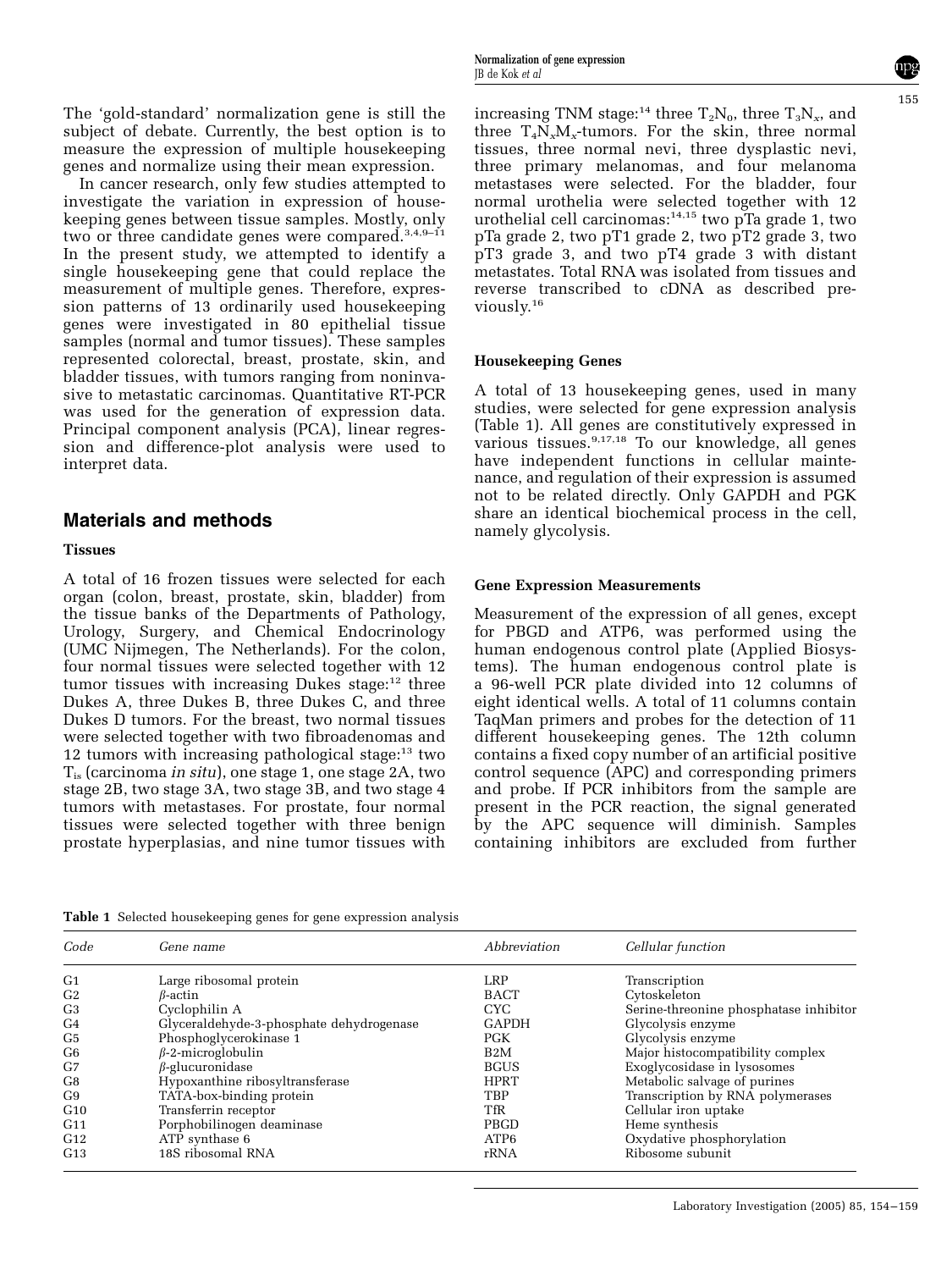analysis. In the absence of inhibitors, the APC sequence should present a constant cycle threshold  $(C_t)$  value.

A measure of  $10 \mu l$  of cDNA of each tissue sample  $(n = 80)$  was added to 315  $\mu$ l H<sub>2</sub>O and 325  $\mu$ l Universal Master Mix (Applied Biosystems). This mixture was distributed over a row of 12 wells, with  $50 \mu l$  mixture in each well. Consequently, 11 housekeeping genes and the APC sequence were amplified for each individual tissue sample with equal input of cDNA for each gene measurement. In total,  $10 \times 96$ -well PCR plates were used for all five tissue-types  $(5 \times 16$  samples). Increase of fluorescence was measured at every PCR cycle in each well by the ABI Prism 7700 sequence detection system (Applied Biosystems). Measurement of the expression of ATP6 and PBGD genes was described previously,9,19 also using an equal input of cDNA. The expression of PBGD and ATP6 could not be measured in prostate tissues due to insufficient sample.

After PCR, the number of PCR cycles to reach the fluorescence threshold in each sample was defined as the cycle threshold  $(C_t)$ .  $C_t$  values are proportional to the negative logarithm of the initial amount of input cDNA.<sup>20</sup>  $C_t$  values of 13 housekeeping genes in one tissue sample were directly related, since the input of cDNA was equal for each PCR reaction.

## Statistical Analysis

Analysis for patterns of gene expression within the set of 13 housekeeping genes was performed with PCA using the SAS package (SAS Institute Inc.). PCA is a linear dimensionality reduction technique, which identifies (orthogonal) directions of maximum variance in the original data. The data are projected in a lower dimension, formed of (a subset of) components with the highest variance.<sup>21,22</sup> Principal components are therefore linear combinations of the original variables, orthogonal, and ordered with respect to their variance. The first principal component has the largest variance and represents better than any other linear combination the general differences/similarities between the housekeeping genes. In the analysis of the expression of different housekeeping genes, the housekeeping genes were used as the variables and the  $C_t$  values of the tissue samples as the observations. This will group housekeeping genes with similar variation in  $C_t$  (ie expression) patterns between all tissue samples. All PCA results were analyzed in two dimensions. To assess the reliability of the PCA analysis on the whole data set we used a split-sample technique to replicate the results. For this, the set of 80 tissues was divided into two subsets, comparable with respect to type of organ and degree of malignancy.

## **Results**

### Quality Control

In each endogenous control plate,  $C_t$  values for the APC sequence were constant with a within-run standard deviation of  $C_t < 0.3$ , demonstrating that PCR inhibitors were not present and that  $C_t$  values of all housekeeping genes could be compared. Only one out of 80 samples (a metastatic melanoma tissue sample) showed a significantly higher  $C_t$ -value (ie lower expression) from the others. In addition, one fibroadenoma of the breast contained a very low amount of RNA. Both samples were omitted from further analysis.

#### Principle of Expression-Profile Analysis

In our study, the cDNA generated from each sample was split into 13 equal parts for the measurement of 13 different housekeeping genes. The standardized cDNA input for the measurement of each gene linked expression patterns (represented by  $C_t$  values) in a sample directly. This provided the basis for our analyses. For example, when the expression patterns of two housekeeping genes were closely related,  $C_t$  values increased (or decreased) simultaneously between a series of tissue samples (depending on differences of cDNA amounts between the samples). Subsequently, housekeeping genes could be identified, which show similar expression patterns in all tissue samples. Closely related genes, which fluctuate concurrently, form a cluster with PCA.

## Principal Component Analysis

The relationship between the expression patterns of 13 housekeeping genes was investigated mathematically with PCA of the  $C_t$  values of all 78 tissues. In the two-dimensional analysis, the first and second principal components explained 76 and 12% of the variability (88% in total). Analysis with more components was considered superfluous. Three different patterns of expression were observed (Figure 1). One pattern of expression was represented by ATP6 (G12), another by rRNA (G13), and the third pattern encompassed a cluster of 11 housekeeping genes (G1–G11). After repeating the PCA analysis on two halves of data sets (splitsample method), we observed the same clustering of genes in both data sets (data not shown).

#### Linear Regression and Difference Plot

The possibility that the expression of a single gene may represent the mean expression of the whole cluster of 11 genes was illustrated by plotting the expression  $(C_t$  value) of each individual housekeeping gene vs the mean expression (mean  $C_t$ ) of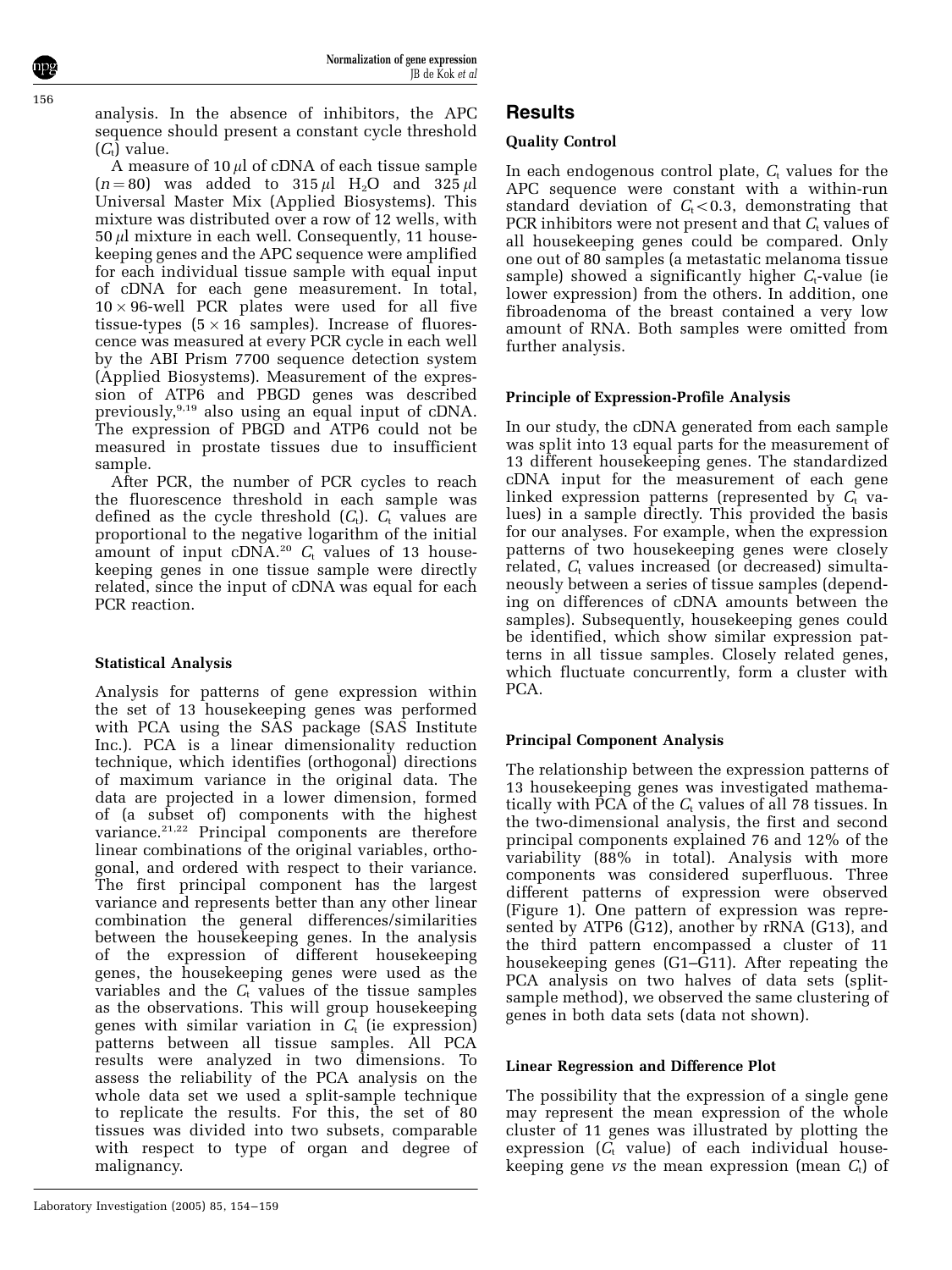the remaining housekeeping genes for each sample. After linear regression, coefficients of correlation  $(r^2)$ were calculated, representing the relationship of the expression of each individual housekeeping gene with the mean expression of the other 10 genes. Coefficients of correlation were presented for each tissue-type separately and for all tissue-types together (Table 2). The power of the data for each tissue-type separately is lower (ie has a higher deviation) than the coefficient of correlation for all tissues together, since only 15 or 16 tissue samples were used for analysis per tissue-type. Clearly, hypoxanthine ribosyltransferase (HPRT) shows a very high correlation coefficient for each tissue-type separately  $(r^2 \ge 0.90)$ , and the best score for all tissues together  $(r^2 = 0.93)$ .

The absolute relationship between the expression of HPRT and the mean expression of the other genes can be quantified using a difference plot (Figure 2). Here, the difference between the  $C_t$  of HPRT and the mean  $C_t$  is plotted against the mean  $C_t$ . The mean difference  $(C_t = 3.0)$  represents the constant difference in level of expression between HPRT and the mean expression of the other genes: HPRT has an overall lower expression than the mean expression (3.0 extra PCR cycles are needed to reach



Figure 1 PCA of the expression data  $(C_t$  values) of 13 housekeeping genes in 78 tissue samples. The distance between genes (G1–G13) is expressed in relative units and inversely related to similarities in expression pattern.

fluorescence threshold). Important, however, is the deviation around the mean expression. This represents the accuracy of the HPRT expression measurement compared to the mean expression. For HPRT, two times the standard deviation from the mean difference is 1.3  $C_t$ , showing that measurement of HPRT expression maximally deviates  $\pm 1.3$  C<sub>t</sub>  $($  = PCR cycles) from the expression measurement of the other genes together (for 95% of the tissue samples). The mean difference in expression with corresponding accuracy (2  $\times$  s.d.) is presented for all genes in Table 3.

#### **Discussion**

A major difficulty in studying differential gene expression is how to normalize for heterogeneity between tissue samples. Ideally, the gene transcript number is corrected for the number of cells analyzed. Unfortunately, counting of cells is not practical for solid epithelial tissues. Alternatively, total RNA can be quantified and used for normalization.5,7,9,10,23,24 However, cellular RNA content may increase with increasing tumor aneuploidy.25,26 Moreover, the majority of total RNA consists of ribosomal and mitochondrial RNA, hence it is not surprising that the expression of rRNA and ATP6 (a mitochondrial-coded gene) correlates with total



Figure 2 Difference plot, representing the accuracy of the expression of HPRT compared to the mean expression of 10 other housekeeping genes in all tissue samples.

Table 2 Coefficients of correlation between the expression of each individual gene and the mean expression of the remaining 10 genes

| Gene code      | Abbreviation | Colon | Breast | Prostate | Skin | Bladder | All tissues |
|----------------|--------------|-------|--------|----------|------|---------|-------------|
| G <sub>1</sub> | LRP          | 0.96  | 0.55   | 0.44     | 0.70 | 0.62    | 0.74        |
| G <sub>2</sub> | <b>BACT</b>  | 0.92  | 0.86   | 0.86     | 0.94 | 0.84    | 0.82        |
| G <sub>3</sub> | <b>CYC</b>   | 0.81  | 0.66   | 0.90     | 0.95 | 0.92    | 0.85        |
| G <sub>4</sub> | <b>GAPDH</b> | 0.74  | 0.82   | 0.80     | 0.79 | 0.90    | 0.76        |
| G <sub>5</sub> | <b>PGK</b>   | 0.91  | 0.65   | 0.95     | 0.96 | 0.85    | 0.88        |
| G6             | B2M          | 0.62  | 0.53   | 0.62     | 0.70 | 0.71    | 0.76        |
| G7             | <b>BGUS</b>  | 0.74  | 0.83   | 0.96     | 0.97 | 0.84    | 0.91        |
| G <sub>8</sub> | <b>HPRT</b>  | 0.92  | 0.90   | 0.92     | 0.95 | 0.95    | 0.93        |
| G <sub>9</sub> | TBP          | 0.93  | 0.72   | 0.83     | 0.92 | 0.75    | 0.75        |
| G10            | TfR          | 0.89  | 0.88   | 0.97     | 0.73 | 0.81    | 0.81        |
| G11            | <b>PBGD</b>  | 0.87  | 0.93   | NA       | 0.93 | 0.61    | 0.81        |

Data are represented for tissue-types separately and for all tissues together.  $NA = not$  analysed.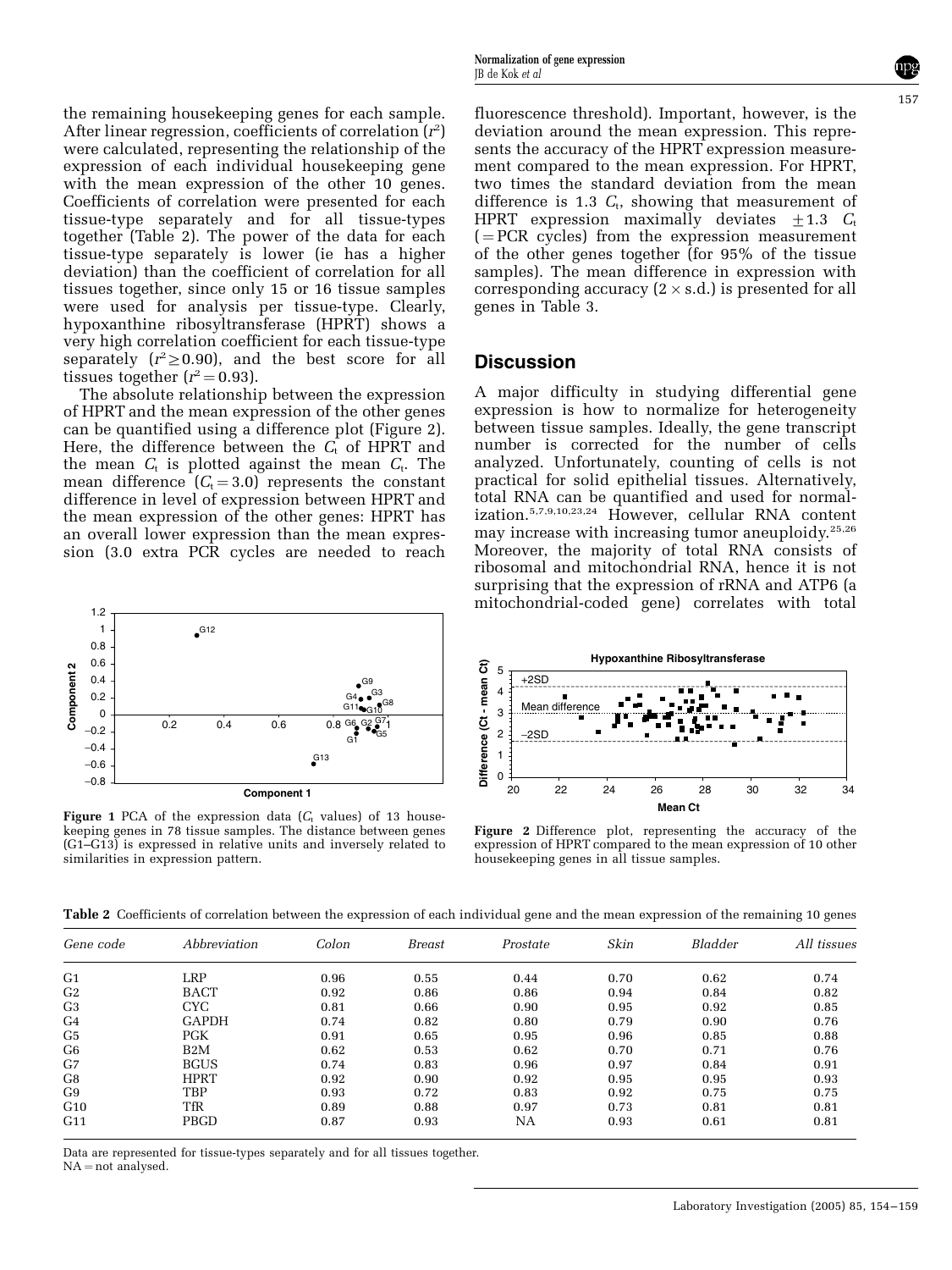158

Table 3 Independent relationship between the expression of each single housekeeping gene compared to the mean expression of the other 10 genes

| Gene<br>code    | Abbreviation     | Mean<br>difference $(C_t)$ | Accuracy<br>$(2 \times s.d.)$ |
|-----------------|------------------|----------------------------|-------------------------------|
| G <sub>1</sub>  | LRP              | $-2.6$                     | 2.8                           |
| G <sub>2</sub>  | BACT             | $-5.5$                     | 1.9                           |
| G <sub>3</sub>  | CYC.             | 2.3                        | 2.0                           |
| G <sub>4</sub>  | <b>GAPDH</b>     | $-4.2$                     | 2.3                           |
| G <sub>5</sub>  | <b>PGK</b>       | $-0.3$                     | 1.9                           |
| G <sub>6</sub>  | B <sub>2</sub> M | $-2.2$                     | 2.5                           |
| G <sub>7</sub>  | <b>BGUS</b>      | 1.7                        | 1.4                           |
| G8              | <b>HPRT</b>      | 3.0                        | 1.3                           |
| G9              | <b>TBP</b>       | 5.4                        | 2.3                           |
| G10             | <b>TfR</b>       | 2.0                        | 2.0                           |
| G <sub>11</sub> | PBGD             | 0.6                        | 1.7                           |

The mean difference  $(C_t$ –mean  $C_t$ ) represents the difference in height of expression, whereas the accuracy represents  $2 \times$  the standard deviation.

RNA amount in some studies.<sup>3,9</sup> This does not prove that these genes are invariably expressed during tumorigenesis. In addition, total RNA quantification does not correct for RNA quality differences (eg due to storage), nor for differences in reverse transcriptase efficiencies between samples.<sup>27</sup> It is now generally accepted that gene expression levels should be normalized to an invariably expressed internal control gene that reflects differences in cellular input, RNA quality, and RT efficiency. However, how can such a gene be found when no gold standard is available to refer its expression to?

To circumvent this circular problem we used a different approach. We hypothesized that the mean expression of a large set of housekeeping genes with independent cellular functions would accurately reflect optimal normalization. Therefore, we chose 13 housekeeping genes with independent functions in cellular maintenance. This independence is important, because selection of genes that share identical biochemical pathways could bias analysis. A large set of epithelial tissue samples was selected  $(n = 80)$ , representing five different organs, each spanning a range from normal tissues to metastatic carcinomas. Expression of each housekeeping gene was measured in the tissue samples with real-time quantitative PCR. No attempt was made to determine the gold-standard gene, but to select a single gene that could replace multiple gene measurements. PCA showed that the expression pattern of ATP6 and rRNA significantly differed from a large cluster of 11 genes and from each other. The difference in expression patterns between the three gene clusters may be associated with the different RNA polymerases that regulate their transcription: RNA polymerase I transcribes rRNA, mitochondrial RNA polymerase transcribes ATP6, and RNA polymerase II transcribes the other 11 genes. Since (1) PCA was not influenced by differences in expression levels between genes but recognized patterns only

and (2) regulation of expression of the 13 housekeeping genes was (assumed to be) unrelated, we concluded that ATP6 and rRNA were poor normalization genes and both were excluded from further analysis.

Within the large cluster of the 11 remaining genes, the expression pattern of HPRT most accurately reflected the mean expression pattern of the other 10 genes. In the difference plot, an accuracy of  $\pm 1.3$ PCR cycles  $(C_t)$  implies that normalization may differ approximately two-fold using the expression of HPRT instead of the mean expression of all genes. This demonstrates that the expression of HPRT could be used as a simple and economic alternative for the measurement of 11 genes simultaneously. Although the combination of more than one gene may improve accuracy, for most research applications this will not be necessary. In exceptional situations, when only little RNA of a clinical sample is available (eg after microdissection) and the gene of interest has a high expression, HPRT expression may be measured (close to) negative and accurate normalization is not possible. In this situation, a high-expression housekeeping gene can be selected from Table 3. For instance,  $\beta$ -actin has a mean expression that is 360-fold higher than HPRT (8.5 PCR cycles difference to reach fluorescence threshold) and shows a good coefficient of correlation for colorectal and skin tissues (Table 2). Alternatively, when the gene of interest has intermediate or low expression, or in all situations when sufficient cells are present, a low-copy housekeeping gene controls best for RNA isolation efficiency, RNA quality, and RT-efficiency. HPRT then remains a good choice, since its expression is relatively low.

In a recent study by Vandesompele et al,<sup>28</sup> a similar method was presented using the geometric mean of the expression of 10 housekeeping genes. The design of their method was not suitable to identify a single normalization gene, but rather combinations of at least two genes that best represented the geometric mean. Even though most of their samples were derived from cell lines (neuroblastoma) and cell cultures (fibroblasts), hence very different in nature from our epithelial tissue samples, HPRT was frequently present in the best combination of genes. In addition,  $\beta$ -2-microglobulin was one of the worst scoring genes in their samples. This also corroborated our data.

Our study clearly demonstrates that the expression of the HPRT gene accurately reflects the mean expression of multiple commonly used housekeeping genes. For differential expression studies in cancer research, HPRT will be the most economic and accurate choice as single normalization gene.

#### Acknowledgements

We thank Dr van Muijen and Dr Verhaegh of the Departments of Pathology and Experimental